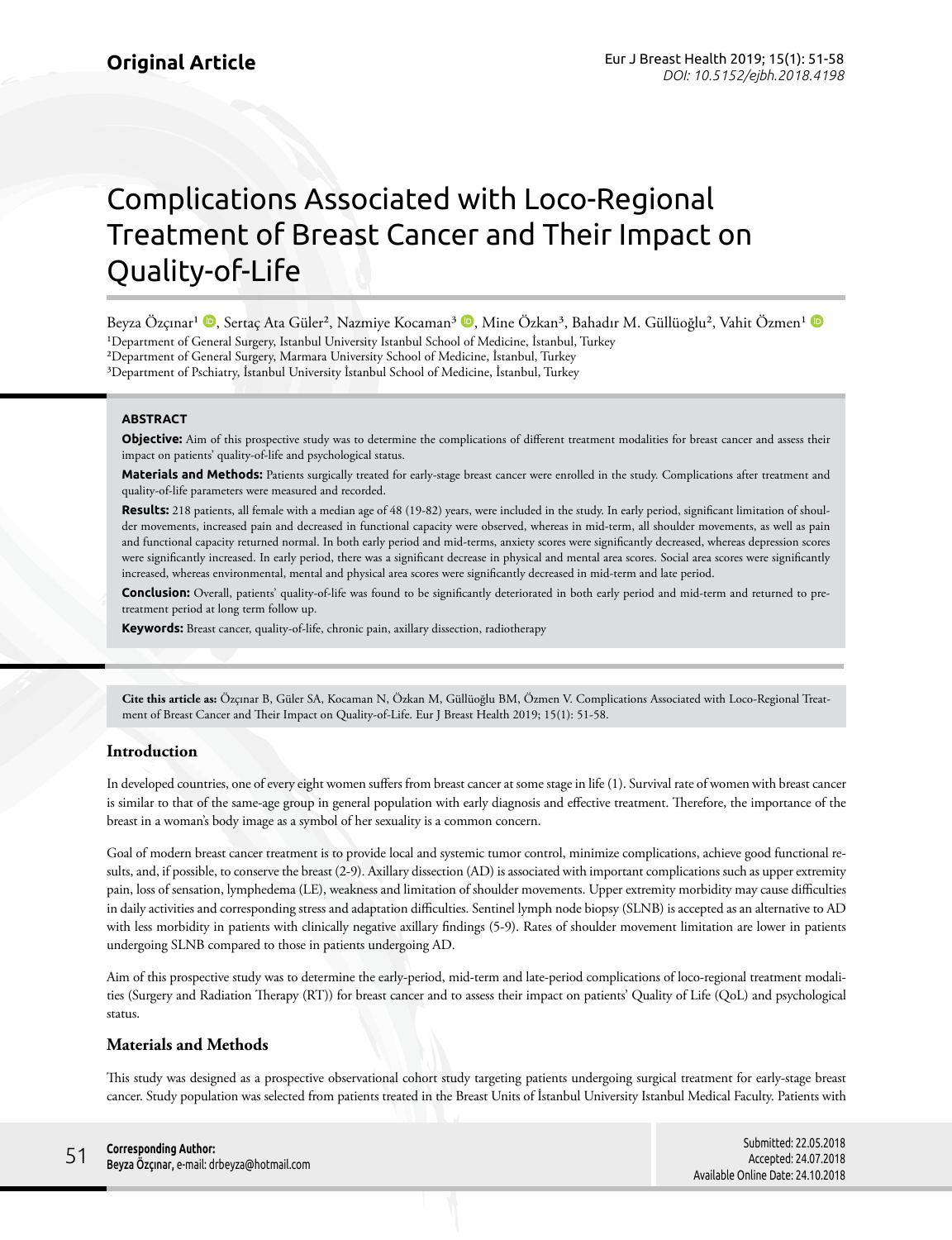early stage (I and II) unilateral breast cancer, were included in the study. All patients signed informed consent forms. Patients with locomotor or neurological diseases at ipsilateral arm, shoulder or axilla, who had recurrent breast cancer or died from breast cancer or other causes during the study, were also excluded from the study.

#### **Study design**

At pre-treatment period, patients with a histological diagnosis of breast cancer were informed of the study and their informed consent were received, arm-shoulder functions were assessed by Constant test and demographic data (age, gender, body mass index (BMI), smoking and alcohol consumption, education, marital status, etc.) were recorded. Quality-of-life scales, including ASES (American Shoulder and Elbow Surgeons) test, HAD (Hospital Anxiety and Depression) scale and World Health Organization Quality of Life Scale (WHOQOL-BREF scale), were applied to patients and results were recorded.

The type of loco-regional surgery, drainage methods and retention time, total number of lymph nodes extracted from the axilla, pathological findings, regional and systemic adjuvant therapy (type and time), and treatment-related complications were recorded.

All the patients were invited for clinical follow-up in early (1 week), intermediate (9 to 12 months) and late periods (once in a year after the first year) after surgery. In each follow-up, arm-shoulder functions were measured, presence of chronic pain and any other complaints were recorded. Loss of sensation at arm was objectively assessed by Pinprick test. In addition, patients were assessed by psychologists in the first 3 months after surgery and between 9-12 months. Psychometric measurement questionnaires (WHOQOL-BREF QoL scale and HAD scale) were recorded during face-to-face interviews.

#### **Scales**

**Constant test:** It consists of three phases including arm pain, functional capacity and objective measurements of shoulder movements (10). The normal scores of Constant test are 15 in arm pain, 20 in functional capacity and 40 in shoulder movements. The pain score is inversely correlated with the pain experienced by the patient. Shoulder movements were objectively evaluated by examining four shoulder movements (abduction, flexion, internal rotation and external rotation) and by measuring angles with goniometer.

**ASES test:** It consists of 20 questions (about washing the back, combing hair, sleeping on the operated side, etc.), subjectively assessing patients' QoL. Patients are questioned about their daily activities and are asked to score every action subjectively (10).

**HAD scale:** It is a self-assessment scale applied to patients with physical diseases and referred to primary care services to determine the risk of anxiety and depression and to measure the level and change of their intensities. It provides a four-point Likert-type measurement. Test contains 14 questions in total, 7 of which (uneven numbers) measure anxiety, whereas other 7 questions (even numbers) measure depression. Subscale scores range from 0 to 21. Cut-off scores for the anxiety subscale (HAD-A) and depression subscale (HADS-D) are 10/11 and 7/8, respectively. Therefore, patients with scores above these values are considered at risk. Validity and reliability of its Turkish version was confirmed previously (11, 12).

**WHOQOL-BREF quality-of-life scale:** It consists of 26 questions, including two questions about generally perceived QoL and perceived health status. It evaluates patient's physical (daily-task performance, (24-82) months. 52

drug and treatment dependency, vitality, exhaustion, physical mobility, pain and discomfort, sleep and rest and work ability), psychological (physical image and appearance, negative emotions, memory and concentration), social (relationship with other people, social support, and sexual life) and environmental status (financial resources, physical security, health service accessibility, home environment, recreation and leisure opportunities, physical environment and transportation) during past 15 days. Validity and reliability of its Turkish version were confirmed previously (13). Higher scores count as better QoL. Scale is for self-evaluation.

#### **Study outcomes**

Primary outcomes:

- 1. Arm and shoulder function measurements in early period (1 week), mid-term (9 to 12 months) periods,
- 2. Quality-of-life measurements in early period, mid-term periods.

#### Secondary outcomes:

- 1. Determination of significant factors adversely affecting mid-term QoL level (age, BMI, smoking and alcohol consumption, surgery type, axillary intervention type, presence of drainage, drainage retention time, tumor type, number of removed axillary lymph nodes, cancer stage, presence or absence of RT and chemotherapy [CT] administration, lymphedema, loss of sensation, arm pain, measurements of arm and shoulder movements and functional capacity and ASES score),
- 2. Loss of sensation at ipsilateral arm in early period and mid-term periods,
- 3. Determination of significant factors leading to mid-term loss of sensation (age, BMI, smoking and alcohol consumption, surgical procedure, type of axillary surgery, presence of drainage, drainage removal time, tumor type, number of removed axillary lymph nodes, cancer stage, and presence or absence of RT and CT),
- 4. Arm and shoulder function measurements in late period.

#### **Statistics Analysis**

All information was collected in a data base created using the Statistical Package for the Social Sciences (SPSS) version 16.0 (SPSS Inc., Chicago, IL, USA) program. The comparison between different time points was performed by repeated measures variance analysis and to reduce the statistical significance level (p-value) Bonferroni correction was used (After Bonferroni correction value of p≤0.01 was considered as a significant). One-way ANOVA, Tukey test, Chi-square test, Man Withney U test, Mc Nemar tests and logistic regression analysis were used where appropriate. Friedman and Wilcoxon tests were used to detect the differences and changes in scores of QoL scale and HAD scale. Value of p≤0.05 was considered as a significant. All values were expressed as mean±SD.

## **Results**

A total of 221 patients were enrolled in this prospective study, of which 177 were treated at İstanbul University İstanbul School of Medicine Department of Surgery and 44 were treated at Marmara University School of Medicine Department of General Surgery. Three patients were died during study period therefore they were excluded from the study. Data of remaining 218 patients were assessed in early period, mid-term and late periods. Median follow-up time of this group was 64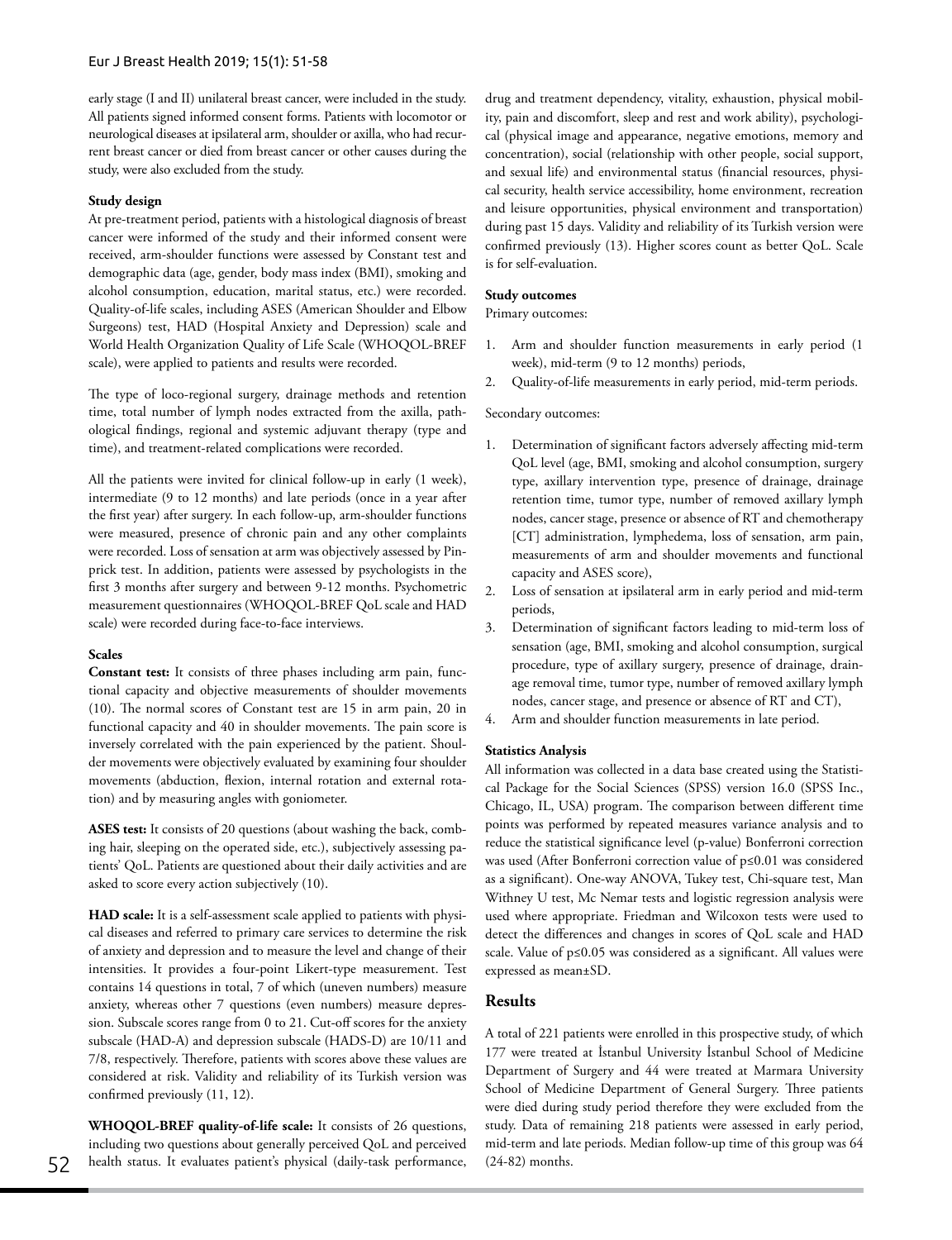#### **Patients characteristics**

Median age and mean BMI of 218 patients were 48 (19-82) years and 27.2 (17.7-41.7), respectively. Among these patients, 166 (76.1%) had a history of smoking, 118 (54.1%) underwent mastectomy, 100 (45.9%) underwent breast conserving surgery (BCS), 131 (60.1%) underwent standard level I-II AD due to positive sentinel lymph node(s), 87 (39.9%) underwent SLNB only. Closed drainage system was applied to 160 patients (73.0%) and their average retention time was 11.8 (1-60) days. Invasive ductal cancer was most frequently en-

| Table 1. Patients' characteristics                |              | compared to that in preoperative period (23.76±5.31; p<0.001)                                                                                       |    |  |  |  |
|---------------------------------------------------|--------------|-----------------------------------------------------------------------------------------------------------------------------------------------------|----|--|--|--|
| Age; median (range)                               | 48 (19-82)   | (Table 2). Arm functional capacity in early postoperative period                                                                                    |    |  |  |  |
| Body Mass Index; median (SD)                      | 27.2 (4.99)  | significantly decreased (7.99±2.56) compared to that in preopera-<br>tive period (9.44±1.72; p<0.001) (Table 3). Statistically significant          |    |  |  |  |
| Smoking history; n (%)                            |              | limitations were observed in shoulder movements, including flexion                                                                                  |    |  |  |  |
| Non-smoker                                        | 52 (23.9)    | $(8.14\pm2.66)$ (Table 4), abduction $(7.76\pm2.77)$ (Table 5), internal rota-                                                                      |    |  |  |  |
| Smoker                                            | 166 (76.1)   | tion $(7.87\pm3.07)$ (Table 6) and external rotation $(7.80\pm3.04)$ (Table                                                                         |    |  |  |  |
| Surgery type; n (%)                               |              | 7) in early postoperative period compared to those in preoperative<br>period (flexion (9.63±1.15), abduction (9.55±1.17), internal rotation         |    |  |  |  |
| Mastectomy                                        | 118 (54.1)   | $(9.53 \pm 1.32)$ and external rotation $(9.42 \pm 1.60)$ ; p<0.001). AD was                                                                        |    |  |  |  |
| Breast conserving surgery                         | 100 (45.9)   | identified as only significant factor for deterioration of functional ca-                                                                           |    |  |  |  |
| Type of axillary intervention; n (%)              |              | pacity of the arm and flexion, abduction, internal and external rotation<br>movements in early postoperative period (p=0.008, p=0.019, p=0.020,     |    |  |  |  |
| Only SLNB*                                        | 87 (39.9)    | p=0.002 and p=0.001, respectively).                                                                                                                 |    |  |  |  |
| SLNB+AD**                                         | 131 (60.1)   |                                                                                                                                                     |    |  |  |  |
| Drainage; n (%)                                   |              | American Shoulder and Elbow Surgeons test scores in early postopera-<br>tive period $(51.32 \pm 10.61)$ were significantly lower than those in pre- |    |  |  |  |
| Yes                                               | 160 (73.0)   | operative period (56.33±11.54; p<0.007) (Table 8). AD was identified                                                                                |    |  |  |  |
| No                                                | 58 (27.0)    | as the only significant factor responsible for lower ASES scores in this                                                                            |    |  |  |  |
| <b>Drainage retention time;</b><br>mean day (SD)  | 11.75 (9.38) | period (p=0.037).                                                                                                                                   |    |  |  |  |
| Tumor histology; n (%)                            |              | Anxiety scores of patients in early postoperative period (7.38±5.38)<br>were significantly decreased compared to those in preoperative period       |    |  |  |  |
| Ductal carcinoma in situ                          | 9(4.2)       | (7.78±4.98, p=0.002). Only smoking was found to be statistically sig-                                                                               |    |  |  |  |
| Invasive ductal cancer                            | 175 (80.3)   | nificant among factors related with anxiety, (p=0.037).                                                                                             |    |  |  |  |
| Invasive lobular cancer                           | 15(6.9)      | Depression scores in early postoperative period (5.59±4.58) were                                                                                    |    |  |  |  |
| Other                                             | 19 (8.6)     | significantly increased compared to those in preoperative period                                                                                    |    |  |  |  |
| Pathologic stage; n (%)                           |              | $(6.30\pm5.07, p=0.005)$ . Smoking (p=0.008) and AD (p=0.045) were                                                                                  |    |  |  |  |
| 0                                                 | 9(4.2)       | found as significant factors related with depression.                                                                                               |    |  |  |  |
| 1                                                 | 68 (31.1)    | In early postoperative period, overall QoL (QoL; 3.31±0.78), envi-                                                                                  |    |  |  |  |
| 2                                                 | 109 (50.0)   | ronmental area (EA; 15.00±1.93) were deteriorated significantly than<br>in preoperative period (3.43±0.80, 14.91±2.06; p=0.026, p=0.048, re-        |    |  |  |  |
| 3                                                 | 32 (14.7)    | spectively) and social area (SA; 16.19±2.48) scores were not significantly                                                                          |    |  |  |  |
| Number of removed lymph<br>nodes*; median (range) | 15 (7-42)    | different than those in preoperative period (15.56±2.65; p=0.068).<br>Therefore, there was a significant deterioration in the early postoperative   |    |  |  |  |
| Radiotherapy; n (%)                               |              | physical area score (PA; 13.50±2.87) when compared to that in pre-                                                                                  |    |  |  |  |
| No                                                | 49 (22.5)    | operative period (15.33±2.71, p<0.001). Also, mental area score (MA,<br>13.72±2.83) in early postoperative period was also significantly impaired   |    |  |  |  |
| Yes                                               |              | compared to that in preoperative period (14.84±2.61, p=0.039) (Table                                                                                |    |  |  |  |
| Breast only                                       | 81 (37.1)    | 9). In the early postoperative period, presence of drainage was identified                                                                          |    |  |  |  |
| Breast and/or regional lymphatics                 | 88 (40.4)    | as the only significant factor affecting PA score (p=0.044).                                                                                        |    |  |  |  |
| Chemotherapy; n (%)                               |              | In early postoperative period, 22 patients (10.1%) experienced loss of                                                                              |    |  |  |  |
| No                                                | 180 (82.6)   | sensation. Among factors affecting loss of sensation in postoperative                                                                               |    |  |  |  |
| Yes                                               | 38 (17.4)    | period, AD (p=0.004) and presence of drainage (p=0.012) were found<br>to be statistically significant factors. In multivariate analysis, presence   |    |  |  |  |
| *SLNB: sentinel lymph node biopsy                 |              | of drainage (p=0.033) was identified as the only independent factor                                                                                 |    |  |  |  |
| **AD: axillary dissection                         |              | affecting loss of sensation.                                                                                                                        |    |  |  |  |
|                                                   |              |                                                                                                                                                     | 53 |  |  |  |

countered malignant tumor (n=175, 80.3%). Half of patients were in stage II. Median number of lymph nodes removed from patients who underwent AD was 15 (7-42). A total of 169 patients (77.5%) received adjuvant RT: 81 (37.1%) to the breast after BCS, 52 (23.9%) to the chest wall and regional lymphatics after mastectomy and 36 (16.5%) to both breast and regional lymphatics after BCS. In addition, 38 patients (17.4%) received adjuvant CT (Table 1).

#### **Early period**

Constant test demonstrated that arm pain at ipsilateral operated side in early postoperative period (19.87±6.31) significantly decreased compared to that in preoperative period (23.76±5.31; p<0.001) (Table 2). Arm functional capacity in early postoperative period significantly decreased (7.99±2.56) compared to that in preoperative period (9.44±1.72; p<0.001) (Table 3). Statistically significant limitations were observed in shoulder movements, including flexion (8.14±2.66) (Table 4), abduction (7.76±2.77) (Table 5), internal rotation  $(7.87\pm3.07)$  (Table 6) and external rotation  $(7.80\pm3.04)$  (Table 7) in early postoperative period compared to those in preoperative period (flexion (9.63±1.15), abduction (9.55±1.17), internal rotation  $(9.53\pm1.32)$  and external rotation  $(9.42\pm1.60)$ ; p<0.001). AD was identified as only significant factor for deterioration of functional capacity of the arm and flexion, abduction, internal and external rotation movements in early postoperative period (p=0.008, p=0.019, p=0.020, p=0.002 and p=0.001, respectively).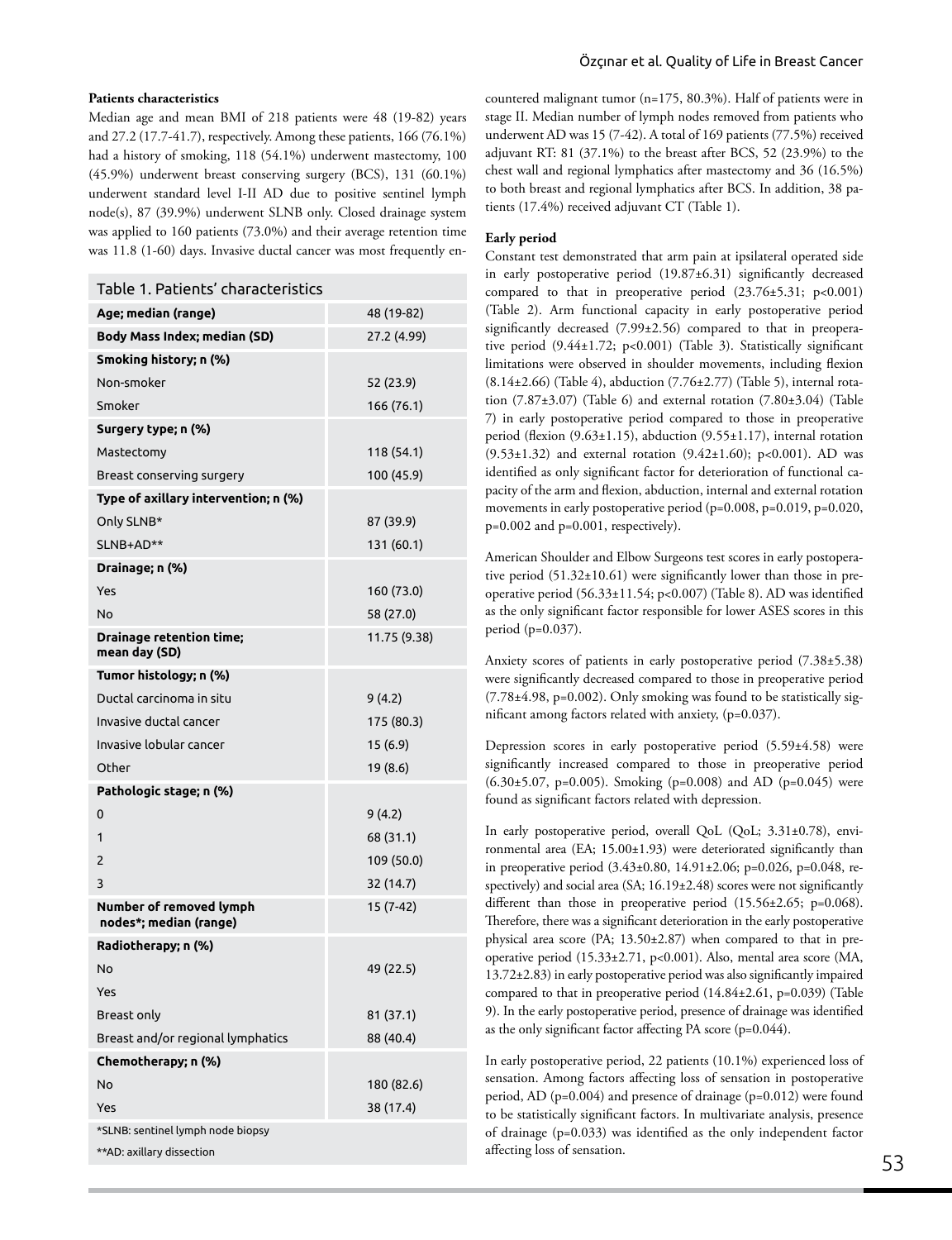## Table 2. Comparison of Constant arm pain scores at different time points

| Arm pain                                       | Mean  | <b>SD</b> | F*    | p      | P values after<br>Bonferroni correction** |                  |  |
|------------------------------------------------|-------|-----------|-------|--------|-------------------------------------------|------------------|--|
| Pre-treatment (1)                              | 23.76 | 5.31      | 20.85 | ≤0.001 | $1 - 2 = 50.001$                          | $2 - 3 = 0.001$  |  |
| Early period (2)                               | 19.87 | 6.31      |       |        | $1 - 3 = 1.000$                           | $2 - 4 = 50.001$ |  |
| Mid-term (3)                                   | 23.35 | 4.17      |       |        | $1 - 4 = 0.610$                           | $3 - 4 = 0.007$  |  |
| Late period (4)                                | 24.64 | 1.75      |       |        |                                           |                  |  |
| *: repeated measures variance analysis         |       |           |       |        |                                           |                  |  |
| **: after bonferroni correction, a=0.05/4=0.01 |       |           |       |        |                                           |                  |  |

## Table 3. Comparison of Constant functional capacity scores at different time points

| Functional capacity                            | Mean | <b>SD</b> | $F^*$  | p      | P values after<br>Bonferroni correction** |                  |  |
|------------------------------------------------|------|-----------|--------|--------|-------------------------------------------|------------------|--|
| Pre-treatment (1)                              | 9.44 | 1.72      | 19.877 | ≤0.001 | $1 - 2 = 50.001$                          | $2 - 3 = 0.001$  |  |
| Early period (2)                               | 7.99 | 2.56      |        |        | $1 - 3 = 1.000$                           | $2 - 4 = 50.001$ |  |
| Mid-term (3)                                   | 9.47 | 1.64      |        |        | $1 - 4 = 0.022$                           | $3 - 4 = 0.013$  |  |
| Late period (4)                                | 9.94 | 0.45      |        |        |                                           |                  |  |
| *: repeated measures variance analysis         |      |           |        |        |                                           |                  |  |
| **: after Bonferroni correction, a=0.05/4=0.01 |      |           |        |        |                                           |                  |  |

## Table 4. Comparison of Constant flexion movement of arm at different time points

| Flexion                                | Mean | <b>SD</b> | F*     | p      | P values after<br>Bonferroni correction** |                  |  |
|----------------------------------------|------|-----------|--------|--------|-------------------------------------------|------------------|--|
| Pre-treatment (1)                      | 9.63 | 1.15      | 33.394 | ≤0.001 | $1 - 2 = 50.001$                          | $2 - 3 = 0.001$  |  |
| Early period (2)                       | 8.14 | 2.66      |        |        | $1 - 3 = 1.000$                           | $2 - 4 = 50.001$ |  |
| Mid-term (3)                           | 9.58 | 1.19      |        |        | $1 - 4 = 1.000$                           | $3 - 4 = 1.000$  |  |
| Late period (4)                        | 9.52 | 1.18      |        |        |                                           |                  |  |
| *: repeated measures variance analysis |      |           |        |        |                                           |                  |  |

\*\*: after Bonferroni correction, α=0.05/4=0.01

## Table 5. Comparison of Constant abduction movement of arm at different time points

| Abduction                                      | Mean | SD.  | $F^*$  | p      | P values after<br>Bonferroni correction** |                  |  |
|------------------------------------------------|------|------|--------|--------|-------------------------------------------|------------------|--|
| Pre-treatment (1)                              | 9.55 | 1.17 | 42.262 | ≤0.001 | $1 - 2 = 50.001$                          | $2 - 3 = 0.001$  |  |
| Early period (2)                               | 7.76 | 2.77 |        |        | $1 - 3 = 1.000$                           | $2 - 4 = 50.001$ |  |
| Mid-term (3)                                   | 9.47 | 1.33 |        |        | $1 - 4 = 1.000$                           | $3 - 4 = 1.000$  |  |
| Late period (4)                                | 9.45 | 1.87 |        |        |                                           |                  |  |
| *: repeated measures variance analysis         |      |      |        |        |                                           |                  |  |
| **: after Bonferroni correction, a=0.05/4=0.01 |      |      |        |        |                                           |                  |  |

## **Mid-term**

(Table 2). Functional capacity of the operated arm in mid-term postoperative period (9.47±1.64) decreased compared to that in preoperative period (9.44±1.72), however, the difference was not statistically signifi-

Arm pain on the operated side in the mid-term postoperative period (23.35±4.17) was similar to that of the preoperative period (23.76±5.31) 54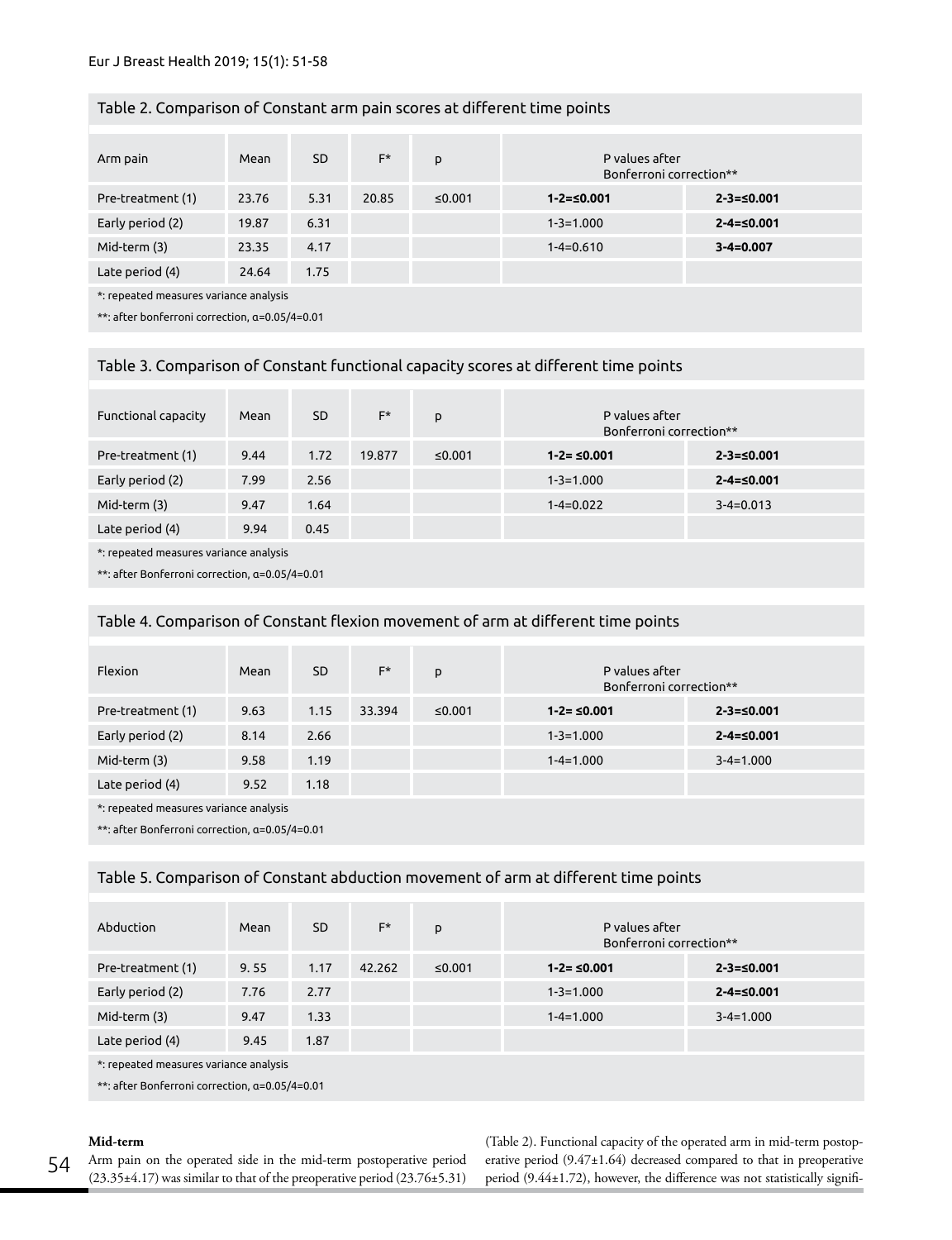| Table 6. Comparison of Constant internal rotation movement of arm at different time points |  |
|--------------------------------------------------------------------------------------------|--|
|--------------------------------------------------------------------------------------------|--|

| Internal rotation                              | Mean | <b>SD</b> | $F^*$  | p      | P values after<br>Bonferroni correction** |                  |  |
|------------------------------------------------|------|-----------|--------|--------|-------------------------------------------|------------------|--|
| Pre-treatment (1)                              | 9.53 | 1.32      | 28.159 | ≤0.001 | $1 - 2 = 50.001$                          | $2 - 3 = 0.001$  |  |
| Early period (2)                               | 7.87 | 3.07      |        |        | $1 - 3 = 0.033$                           | $2 - 4 = 50.001$ |  |
| Mid-term (3)                                   | 9.17 | 1.96      |        |        | $1 - 4 = 0.031$                           | $3 - 4 = 1.000$  |  |
| Late period (4)                                | 9.16 | 1.95      |        |        |                                           |                  |  |
| *: repeated measures variance analysis         |      |           |        |        |                                           |                  |  |
| **: after Bonferroni correction, a=0.05/4=0.01 |      |           |        |        |                                           |                  |  |

#### Table 7. Comparison of Constant external rotation movement of arm at different time points

| External rotation                              | Mean | <b>SD</b> | $F^*$  | p      | P values after<br>Bonferroni correction** |                  |  |
|------------------------------------------------|------|-----------|--------|--------|-------------------------------------------|------------------|--|
| Pre-treatment (1)                              | 9.42 | 1.60      | 34.890 | ≤0.001 | $1 - 2 = 50.001$                          | $2 - 3 = 50.001$ |  |
| Early period (2)                               | 7.80 | 3.04      |        |        | $1 - 3 = 1.000$                           | $2 - 4 = 50.001$ |  |
| Mid-term (3)                                   | 9.45 | 1.53      |        |        | $1 - 4 = 1.000$                           | $3 - 4 = 1.000$  |  |
| Late period (4)                                | 9.50 | 1.43      |        |        |                                           |                  |  |
| *: repeated measures variance analysis         |      |           |        |        |                                           |                  |  |
| **: after Bonferroni correction, a=0.05/4=0.01 |      |           |        |        |                                           |                  |  |

| <b>ASES</b>                                    | Mean  | <b>SD</b> | F*     | p      | P values after<br>Bonferroni correction** |                  |  |
|------------------------------------------------|-------|-----------|--------|--------|-------------------------------------------|------------------|--|
| Pre-treatment (1)                              | 56.33 | 11.54     | 23.189 | ≤0.001 | $1 - 2 = 50.001$                          | $2 - 3 = 0.001$  |  |
| Early period (2)                               | 51.32 | 10.61     |        |        | $1 - 3 = 1.000$                           | $2 - 4 = 50.001$ |  |
| Mid-term (3)                                   | 57.89 | 5.81      |        |        | $1 - 4 = 0.074$                           | $3 - 4 = 0.003$  |  |
| Late period (4)                                | 59.34 | 4.01      |        |        |                                           |                  |  |
| *: repeated measures variance analysis         |       |           |        |        |                                           |                  |  |
| **: after Bonferroni correction, a=0.05/4=0.01 |       |           |        |        |                                           |                  |  |

## Table 8. Comparison of ASES scores at different time points

cant either (p=1.000) (Table 3). There was no difference between shoulder movements of flexion (9.58±1.19) (Table 4), abduction (9.47±1.33) (Table 5), internal rotation (9.17±1.96) (Table 6) and external rotation (9.45±1.53) (Table 7) in mid-term postoperative period and those in preoperative period (flexion (9.63±1.15), abduction (9.55±1.17), internal rotation  $(9.53 \pm 1.32)$  and external rotation  $(9.42 \pm 1.60)$ ; p=1.000, 1.000, 0.033 and 1.000, respectively). AD comparing with SLNB at mid-term period, there was no statistical significance detected between arm pain, functional capacity and shoulder motions.

For ASES test, no difference was observed between mid-term postoperative (57.89±5.81) and preoperative period scores (56.33±11.54) (p=1.000) (Table 8).

In mid-term postoperative period, anxiety scores (7.46±4.53) were statistically significantly lower than those in preoperative period

(7.78±4.98, p=0.001). Among the factors affecting anxiety, only smoking was found to be statistically significant (p=0.006).

Depression scores in mid-term postoperative period (7.46±4.53) were significantly increased compared to those in preoperative values (6.30±5.07, p=0.038). AD (p=0.021), mastectomy (p=0.036), drainage ( $p=0.028$ ) and loss of sensation ( $p=0.027$ ) were found to be significant factors for depression in mid-term postoperative period. Multivariate analysis revealed that only AD (p=0.030) and drainage (p=0.016) were independent factors.

In QoL (3.58±12.50) and MA (14.32±2.76) scores there were no statistically significant difference detected when compared with preoperative period (3.43±0.80, 14.84±2.61; p=0.077 and p=0.080). Significant difference was observed in EA (14.16±2.21) and SA (15.72±2.73) scores in mid-term postoperative period when compared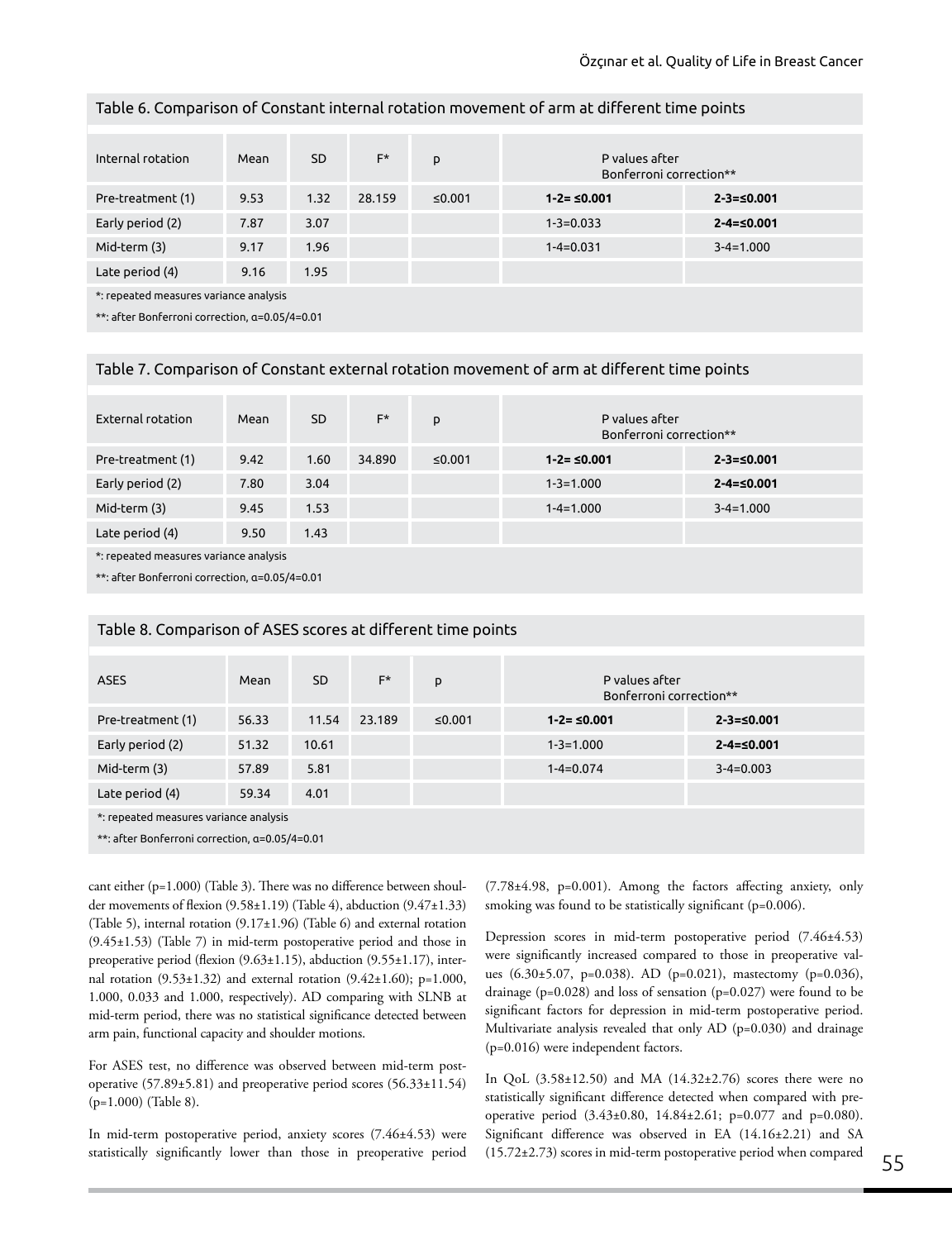| <b>Tests</b>                                           | Pre-treatment                                         | Early period (p <sup>1</sup> ) | Mid-term $(p^2)$     | Late period $(p^3)$    |  |  |  |  |  |
|--------------------------------------------------------|-------------------------------------------------------|--------------------------------|----------------------|------------------------|--|--|--|--|--|
| <b>HAD Scale</b>                                       |                                                       |                                |                      |                        |  |  |  |  |  |
| Anxiety                                                | 7.78±4.98                                             | $7.38 \pm 5.38$ (0.002)        | $7.46\pm4.53(0.001)$ | Could not be performed |  |  |  |  |  |
| Depression                                             | $6.30 \pm 5.07$                                       | $5.59\pm4.58(0.005)$           | 7.46±4.53 (0.021)    |                        |  |  |  |  |  |
| <b>WHOQOL-</b>                                         |                                                       |                                |                      | Could not be performed |  |  |  |  |  |
| <b>BREF Scale</b>                                      |                                                       |                                |                      |                        |  |  |  |  |  |
| $*E$                                                   |                                                       |                                |                      |                        |  |  |  |  |  |
| **SA                                                   | 14.91±2.06                                            | 15.00±1.93 (0.048)             | 14.16±2.21 (0.014)   |                        |  |  |  |  |  |
| *** PA                                                 | $15.56 \pm 2.65$                                      | 16.19±2.48 NS                  | 15.72±2.73 (0.006)   |                        |  |  |  |  |  |
| ****MA                                                 | $15.33 \pm 2.71$                                      | 13.50±2.87 (<0.001)            | 14.04±2.91 (0.001)   |                        |  |  |  |  |  |
|                                                        | $14.84 \pm 2.61$                                      | 13.72±2.83 (0.039)             | 14.32±2.76 NS        |                        |  |  |  |  |  |
| *EA: environmental area                                |                                                       |                                |                      |                        |  |  |  |  |  |
| **SA: social area                                      |                                                       |                                |                      |                        |  |  |  |  |  |
| ***PA: physical area                                   |                                                       |                                |                      |                        |  |  |  |  |  |
| ****MA: mental area                                    |                                                       |                                |                      |                        |  |  |  |  |  |
| p <sup>1</sup> : Between pretreatment and early period |                                                       |                                |                      |                        |  |  |  |  |  |
|                                                        | p <sup>2</sup> : Between pretreatment and mid term    |                                |                      |                        |  |  |  |  |  |
|                                                        | p <sup>3</sup> : Between pretreatment and late period |                                |                      |                        |  |  |  |  |  |
| NS: Non-significant                                    |                                                       |                                |                      |                        |  |  |  |  |  |

Table 9. Comparisons of quality of life scales at different time-points and the relevant p-values

to those in preoperative period  $(14.91 \pm 2.06$  and  $15.56 \pm 2.65$ ; p=0.014 and p=0.006, respectively). PA score in mid-term postoperative period (14.04 ± 2.91) showed a significant deterioration when compared to that in preoperative period  $(15.33 \pm 2.71, p=0.001)$  (Table 9). In mid-term postoperative period, no factor was found to affect to QOL or MA, whereas increased BMI (p=0.04) and ALND (p=0.038) were identified as significant factors affecting PA score. In multivariate analysis, both increased BMI (p=0.01) and AD (p=0.02) were identified as the independent factors affecting PA score. Also, significant factors affecting SA score in mid-term postoperative period included increased BMI (p=0.029), lymphedema (p=0.001), shoulder movement restriction  $(p<0.001)$  and mastectomy  $(p=0.044)$ . Among those, increased BMI (p=0.012) was the only independent factor. Lymphedema (p=0.014) and shoulder movement restriction (p=0.009) were found as significant factors affecting EA score of which only lymphedema was the independent factor (p=0.008).

Loss of sensation was seen in 25 patients (11.5%) in the mid-term postoperative period. When factors affecting the loss of sensation in the mid-term postoperative period were examined; no statistically significant factors were identified.

#### **Late period**

No statistically significant decrease was observed in pain at the operated arm in late postoperative period (24.64±1.75) compared to that in preoperative period  $(23.76\pm5.31)$  (p=0.610) (Table 2). Increase in functional capacity at the operated arm in postoperative late period  $(9.94\pm0.45)$  was compared to that in preoperative period  $(9.44\pm1.72)$ , and the difference was not significant, p=0.022 (Table 3). Shoulder movements including flexion (9.52±1.18) (Table 4), abduction  $(9.45\pm1.87)$  (Table 5), internal rotation  $(9.16\pm1.95)$  (Table 6) and external rotation (9.50±1.43) (Table 7) in postoperative mid-term period did not differ from those in preoperative period (flexion (9.63±1.15), abduction (9.55±1.17), internal rotation (9.53±1.32) and external rotation (9.42±1.60); p=1.000, 1.000, 0.031 and 1.000, respectively) (Table 2-7). AD comparing with SLNB at late period, there was no statistical significance detected between arm pain, functional capacity and shoulder motions.

For ASES test, no difference was observed between late period  $(59.34±4.01)$  and preoperative period scores  $(56.33±11.54)$  (p=0.074) (Table 8).

At late period, HAD scale and WHOQOL-BREF Quality-of-Life Scale could not be performed.

In late postoperative period, 10 patients (5.8%) exhibited loss of sensation. Lymphedema was identified as the only significant factor affecting the loss of sensation in late postoperative period (p=0.049).

## **Discussion and Conclusion**

Most common complications after breast cancer treatment include limitation of arm and shoulder movements, arm pain, decreased functional capacity, loss of sensation, lymphedema, and therefore, deterioration of QoL. Most common complaint after breast cancer treatment is pain (7-9). No relationship has been reported between intensity of the pain and surgery involving axilla or RT (14, 15). Pain persists in 12% to 51% of patients even one year after surgery (16). In this study, only in early period after surgery there was an increment in pain score detected, but this was not continued after that and there was no factor detected to explain this increment.

Shoulder movement limitation in breast patients varies between 2% and 51% (17, 18), and arm strength loss is between 16% and 40%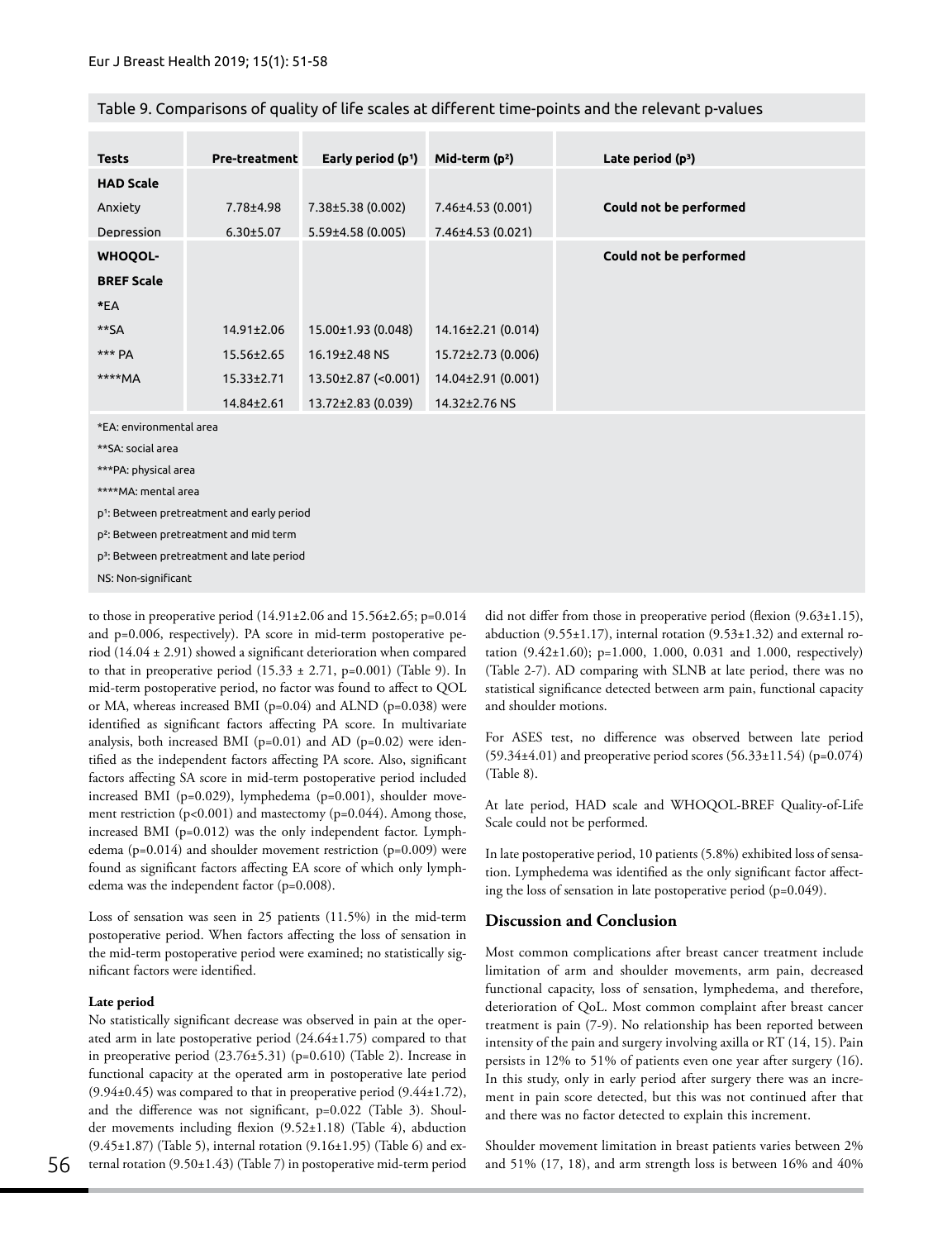(19). Shoulder movement limitation on flexion, abduction and external rotation are more frequently seen (20). This limitation rate orderly increases in presence of following conditions: comprehensive surgical treatment (21, 22), nerve damage (long thoracic and thoracodorsal nerve) (23) and RT (21). Ernst et al. (23) have reported limitation in shoulder abduction after AD. However, there was no significant difference between postoperative short (6 to 12 months) and long-term (>5 years) periods in means of abduction limitation. The present study revealed that surgical methods (mastectomy and BCS) have no effect on shoulder movements. Our study showed that all shoulder movements (flexion, abduction, internal rotation and external rotation) showed limitation in early postoperative period but after that all limitations were completely disappeared.

Axillary dissection has a negative effect on both functional shoulder capacity and shoulder movements. Schijven et al. (24) concluded that 15% of patients undergoing AD have difficulties in performing daily activities, and this rate was 7.8% in patients who underwent SLNB only. In a multi-center prospective study in Sweden, a statistically significant difference was observed in the AD group regarding arm pain, limitation of shoulder movements and lymphedema compared to those in SLNB group (25). In the present study, AD was the only factor affecting the decrease in functional capacity and arm movements in early period.

One of the most important problems after breast cancer treatment is development of psychological disorders. These disorders impair patients' QoL, leading to decreased patient compliance to treatment and shorter survival (26). In the present study, AD, mastectomy and presence of drainage, loss of sensation and lymphedema were determined as significant factors causing depression. However multivariate analysis revealed that AD and presence of drainage were independent factors. In addition, high BMI, shoulder movement limitation and lymphedema resulted in problems in social, environmental and physical areas. These problems were significantly worse in mid-term period. Body image loss in young patients leads to problems such as difficulties in establishing physical contact with people (embracing people, prurience, etc.), feeling excluded from social life, growing worries and disease recurrence fears, and depression especially in the absence of adequate family support (27).

Simple screening questionnaires, such as HAD, help clinicians to refer patients to expert psychologist, and increase patients' compliance rate to treatment which are considered significant improvements in patients' QoL (28).

There are several strengths of the present study. It is designed as a prospective observational study and most patients were followed more than 24 months. All patients were monitored on a regular basis and assessed by constant physician and psychologist throughout the study. At each evaluation, physical measurements were performed, QoL and psychological assessment tests were applied. This study, conducted at two major centers in Turkey, is the first Turkish multicenter collaborative study for loco-regional breast cancer treatment and its consequences.

The limitations of this study were that, measuring quality of life was performed by using general scales, not used much specific tests. Follow up period was so long and late period quality of life scales (HAD scale and WHOQOL-BREF Quality-of-Life Scale) could not be performed.

As a conclusion, following loco-regional breast cancer treatment, significant limitation of shoulder movements and functional capacity were observed in early follow-up. But almost all limitations returned normal within one year. Overall, patients' quality-of-life was found to be significantly deteriorated in both early and mid-term. Patients undergoing SLNB but not receiving RT to regional lymphatics had better QoL after treatment.

**Ethics Committee Approval:** Ethics committee approval was received for this study from the ethics committee of Zahedan University of Medical Sciences (IR.ZAUMS.REC.1394.153).

**Informed Consent:** Written informed consent was obtained from patient who participated in this study.

Peer-review: Externally peer-reviewed.

**Author Contributions:** Concept **-** B.Ö., N.K.Y., M.Ö., B.M.G., V.Ö.; Design - B.Ö., N.K.Y., M.Ö.; Supervision - M.Ö., B.M.G., V.Ö.; Resources - B.Ö., N.K.Y., S.A.G.; Materials - B.Ö., N.K.Y., S.A.G.; Data Collection and/or Processing - B.O., N.K.Y., S.A.G.; Analysis and/or Interpretation - B.Ö., N.K.Y.; Literature Search - B.Ö., S.A.G., N.K.Y.; Writing Manuscript - B.Ö.; Critical Review - S.A.G., N.K.Y., B.M.G., M.Ö., N.K.Y., V.Ö.

**Conflict of Interest:** The authors have no conflicts of interest to declare.

**Financial Disclosure:** The authors declared that this study has received no financial support.

### **References**

- 1. Jemal A, Siegel R, Wand E, Murray T, Xu J, Smigal C, Thun MJ. Cancer statistics 2006. CA Cancer J Clin 2006; 56: 106-130. (PMID: 16514137) **[\[CrossRef \]](https://doi.org/10.3322/canjclin.56.2.106)**
- 2. Parkin DM, Bray F, Ferlay J, Pisani P. Global cancer statistics, 2002. CA Cancer J Clin 2005; 55: 74-108. (PMID: 15761078) **[\[CrossRef \]](https://doi.org/10.3322/canjclin.55.2.74)**
- 3. Velloso FS, Barra AA, Dias RC. Functional performance of upper limb and quality of life after sentinel lymph node biopsy of breast cancer. Rev Bras Fisioter 2011; 15: 146-153. (PMID: 21789365) **[\[CrossRef \]](https://doi.org/10.1590/S1413-35552011000200010)**
- 4. Fisher B, Anderson S, Bryant J, Margolese RG, Deutsch M, Fisher ER, Jeong JH, Wolmark N. Twenty-year follow-up of a randomized trial comparing total mastectomy, lumpectomy, and lumpectomy plus irradiation for the treatment of invasive breast cancer. N Engl J Med 2002; 347: 1233-1241. (PMID: 12393820) **[\[CrossRef \]](https://doi.org/10.1056/NEJMoa022152)**
- 5. Krag DN, Julian TB, Harlow SP, Weaver DL, Ashikaga T, Bryant J, Single RM, Wolmark N. NSABP-32: Phase III, Randomized Trial Comparing Axillary Resection with Sentinel Lymph Node Dissection. Ann Surg Oncol 2004; 11: 208-210. (PMID: 15023753) **[\[CrossRef \]](https://doi.org/10.1245/ASO.2004.11.909)**
- 6. Vanderveen KA, Schneider PD, Khatri VP, Goodnight JE, Bold RJ. Upstaging and improved survival of early breast cancer patients after implementation of sentinel node biopsy for axillary staging. Ann Surg Oncol 2006; 13: 1450-1456. (PMID: 17009150) **[\[CrossRef \]](https://doi.org/10.1245/s10434-006-9109-6)**
- 7. Harlow SP, Krag DN, Julian TB, Ashikaga T, Weaver DL, Feldman SA, Klimberg VS, Kusminsky R, Moffat FL Jr, Noyes RD, Beitsch PD. Prerandomization Surgical Training for the National Surgical Adjuvant Breast and Bowel Project (NSABP) B-32 trial: a randomized phase III clinical trial to compare sentinel node resection to conventional axillary dissection in clinically nodenegative breast cancer. Ann Surg 2005; 241: 48-54. (PMID: 15621990)
- 8. Veronesi U, Paganelli G, Viale G, Luini A, Zurrida S, Galimberti V, Intra M, Veronesi P, Maisonneuve P, Gatti G, Mazzarol G, De Cicco C, Manfredi G, Fernández JR. Sentinel-lymph-node biopsy as a staging procedure in breast cancer: update of a randomised controlled study. Lancet Oncol 2006; 7: 983-990. (PMID: 17138219) **[\[CrossRef \]](https://doi.org/10.1016/S1470-2045(06)70947-0)**
- 9. Veronesi U, Galimberti V, Mariani L, Gatti G, Paganelli G, Viale G, Zurrida S, Veronesi P, Intra M, Gennari R, Rita Vento A, Luini A, Tullii M, Bassani G, Rotmensz N. Sentinel node biopsy in breast cancer: early results in 953 patients with negative sentinel node biopsy and no axillary dissection. Eur J Cancer 2005; 41: 231-237. (PMID: 15661547) **[\[CrossRef \]](https://doi.org/10.1016/j.ejca.2004.05.009)** 57